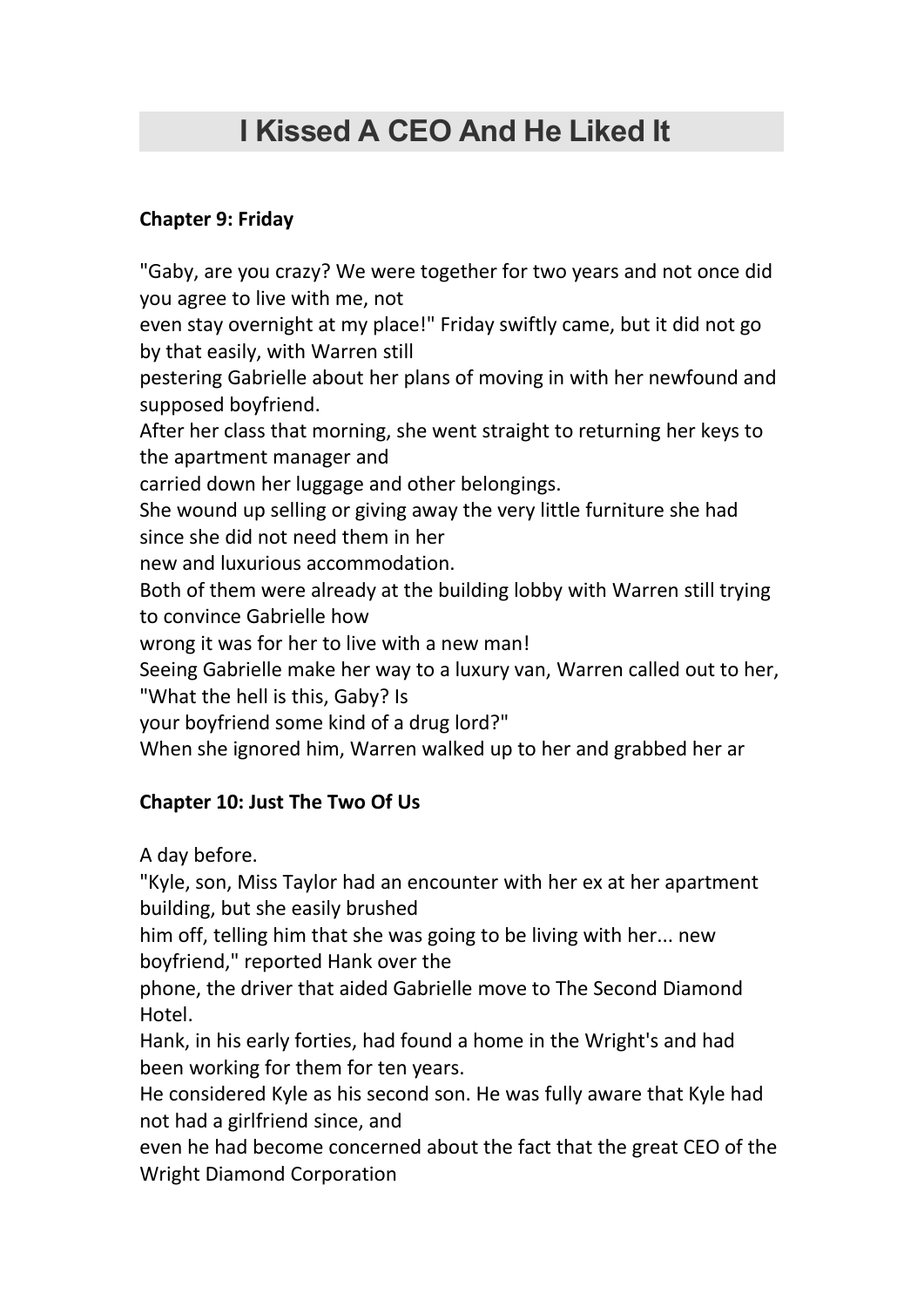was not interested in women.

Thankfully, Gabrielle Taylor came along, and Hank was happy to support Kyle in his pursuit.

From his office, Kyle held his phone up with pride. He turned to his city view at the side of his space and

expressed a smirk. He thought there was no way one Warren Foster can win against him!

"Thank you, Hank, for br

LiLhyz

As for updates, for June, it will be a bit slow. The good thing is, you can have enough time to earn bonus

rewards. Not that I want to, but ultimately, it has something to do with my contract and the required

number of words for this month versus next month. I hope you understand. One Chapter only today and

Sundays will be my regular off. Thank you!

| 63

## **Chapter 11: Flirting With Me?**

Gabrielle had never felt too uneasy in her life. How could she not? She was having breakfast with one of

the most powerful men in the city!

The worse part was how the man's physical attributes were completely distracting! She was certain that

looking at Kyle was more appetizing than her pan-fried pork chop! After agreeing to join Kyle for dinner, she started with her breakfast, first munching on apple slices

before eating her scrambled eggs.

Most often, she would look down, averting his gaze but would secretly steal glances at his incredibly

sexy jaws!Yep! And it wasn't just the jaws. The man's Adam's Apple was calling out to her, the shape of

his arms, up to his solid chest; all of them were just tempting her to stare!

'Damn!' She thought silently. 'God sure took time to make him!' While she resumed her meal and occasionally ogled at Kyle, she heard him ask, "I heard you had trouble

with someone yesterday? Hank told me."

LiLhyz